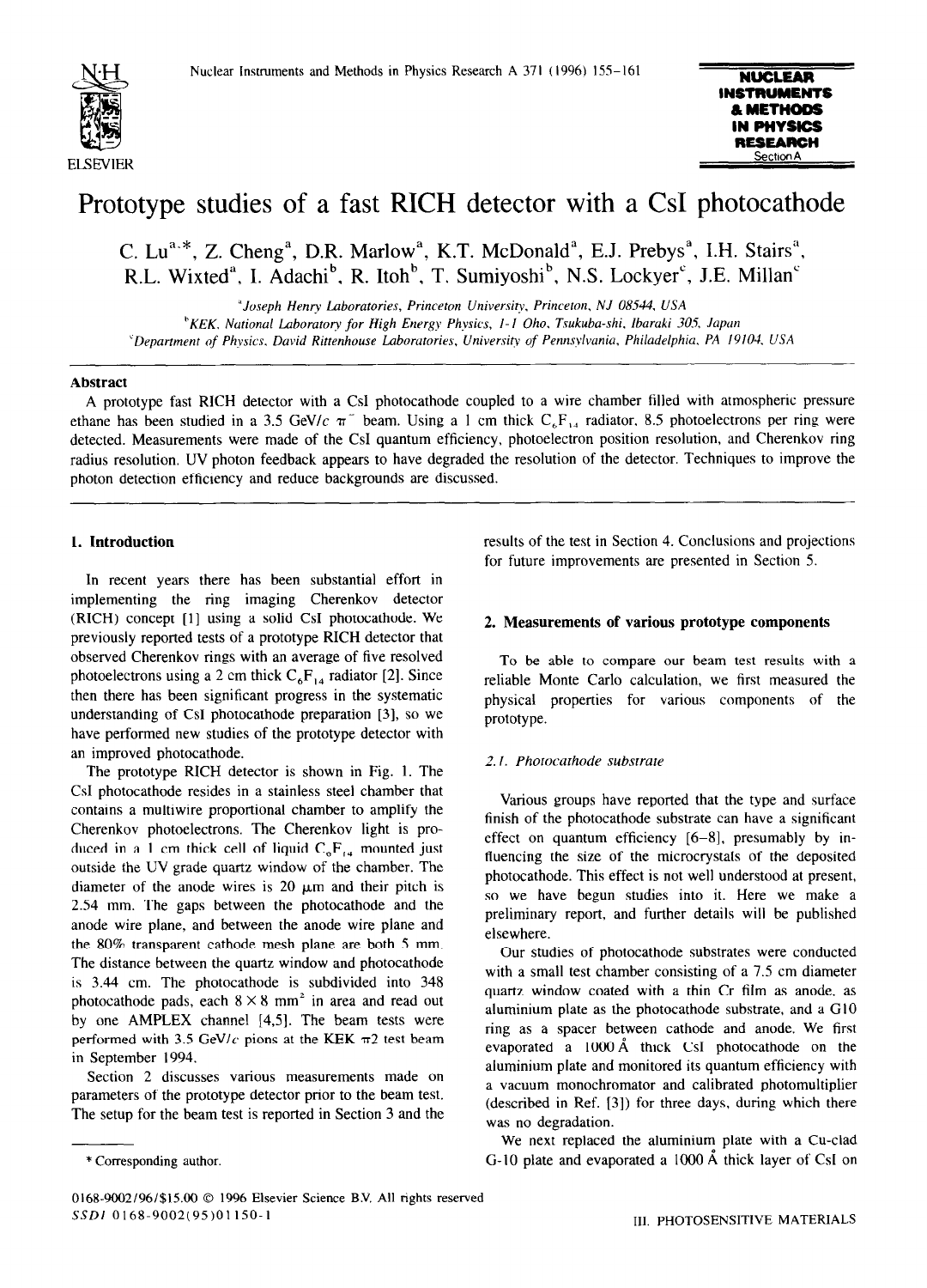

Fig. 1. Sketch of the fast RICH prototype.

\he copper surface. The initial quantum efficiency of the CsI photocathode on the Cu-clad G-10 plate was only 80% of that on the aluminium plate, and a further 10% drop occurred over 2 days.

Then we cleaned the copper surface and evaporated 700 Å of aluminium onto it, followed by 1000 Å of CsI. The quantum efficiency of this photocathode was initially as good as that on aluminium plate, but after 3 days it dropped 10%.

These observations indicate that with an aluminium substrate we can get a high quantum efficiency, even when the aluminium is a thin layer deposited on a Cu-clad G-10 substrate, but in the latter case there may be some degradation during the first few days. In another set of observations we also confirmed that among Al, Au, Sn/Pb and Cu substrates Al is the one that supports the highest quantum efficiency of CsI [9].

We have also made a brief study of the effect of using a highly polished silicon wafer as the substrate. When CsI was deposited directly onto the silicon the quantum efficiency was no better than in the cases described above. However, when a **1000** A layer of aluminium was first applied to the silicon, a very fresh  $1000 \text{ Å}$  thick CsI photocathode showed quite high quantum efficiency which stabilized after a few days to a representative value of 24% at 180 nm. This photocathode had the highest quantum efficiency of any in our tests and deserves further investigation.

On the basis of these studies, we evaporated a  $650 \text{ Å}$ thick aluminium film onto the gold-plated Cu-clad G-10 cathode plane of the prototype RICH detector prior to deposition of CsI.

#### 2.2. *Quantum eficiency of the photocathode*

The CsI photocathode used for the beam test was  $1170 \text{ Å}$  thick. Its initial quantum efficiency was measured vs. wavelength with our vacuum monochromator with results as shown in Fig. 2. We then sealed the prototype detector, transported it to KEK, Japan for the beam test, and brought it back to Princeton, where another measurement of the quantum efficiency was made with the vacuum monochromator. The time span between those two measurements was 15 days, over which there was no discemible degradation in the quantum efficiency. During this interval the chamber was pumped down to vacuum and repressurized with fresh gas at least every 2 days. Thus the quantum efficiency of the prototype detector was even more stable with time than the small test chamber with AI/Cu photocathode substrate discussed above.

The prototype chamber was evacuated and left sealed for 7 months following its return from KEK, during which the pressure rose to 20 Torr. Recently we pumped the chamber down, refilled it with ethane and measured the quantum efficiency to be 60% of its value 7 months earlier.



Fig. 2. Quantum efficiency of the photocathode.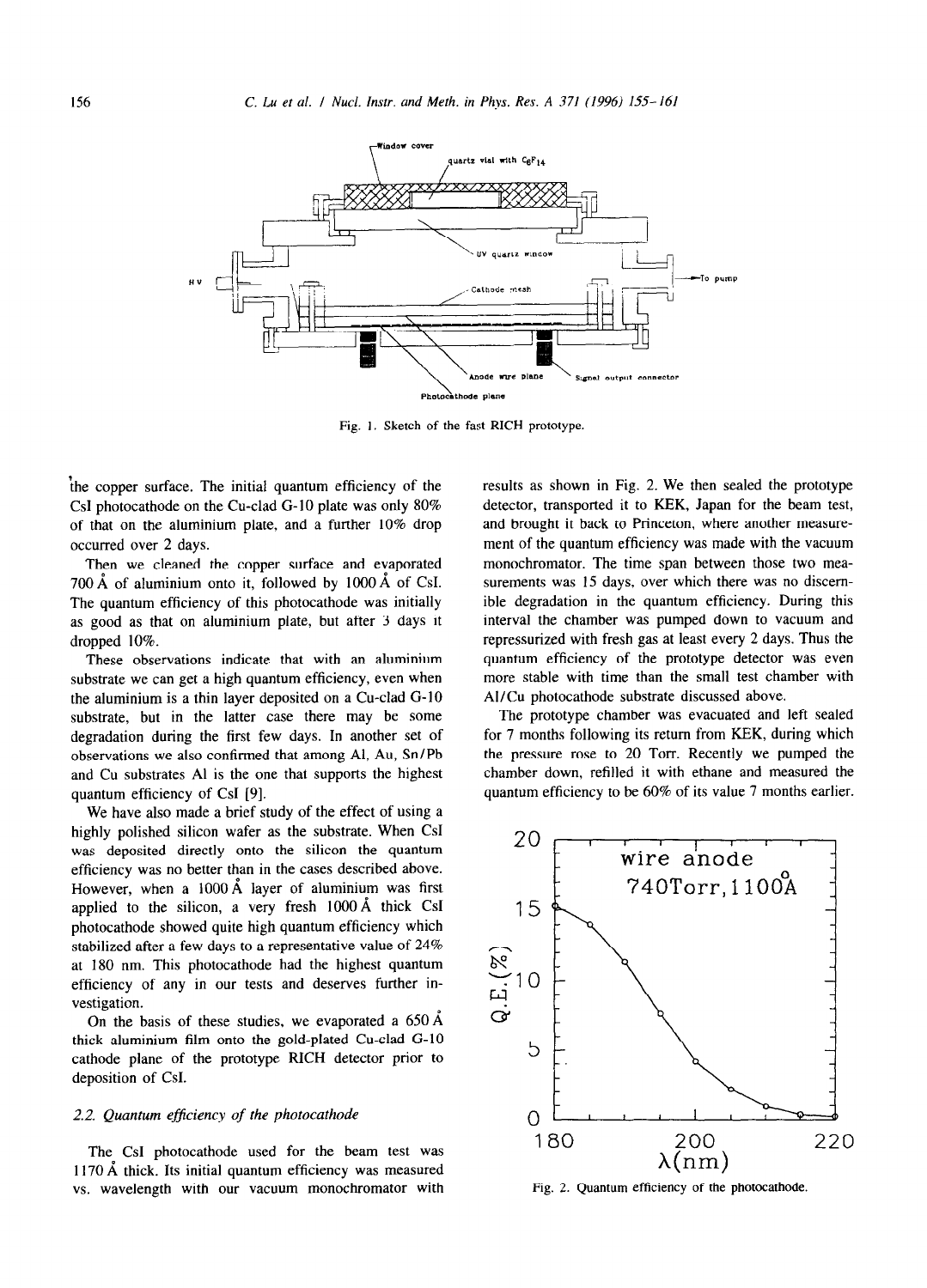#### 2.3. Gus *Ruin*

The prototype RICH detector was operated with atmospheric pressure ethane. The gas gain with 740 Torr  $C_1H_6$ was measured with an EC&G Ortec model 142PC preamplifier, model 570 amplifier and model 916 MCA system. The preamplifier was connected to one pad, and the UV beam from the VUV monochromator was positioned at the center of this pad. Due to charge sharing, the charge induced on one cathode pad across the 5 mm gap from the anode is  $~60\%$  of the charge on the cathode plane, and therefore 30% of the total signal charge on the anode. After this correction we determined the gas gain vs. high voltage; in particular, the beam test was performed at 4100 V in which the gas gain was  $4.6 \times 10^5$ .

# *2.3. Transmittance of the liquid radiator*

A 5 cm diameter, I cm thick UV quartz vial filled with purified  $C_6F_{14}$  liquid was used as a radiator. This vial was placed **in** our vacuum monochromator to measure its transmittance, and the  $C_6F_{14}$  was found to have excellent purity as delivered from the 3M Fluorinert Products Division. Passing the  $C_6F_{14}$  though Oxysorb produced no additional improvement in transparency. We did obtain some improvement by vacuum distillation. After 80% of the liquid was distilled we discarded the remaining 20%. This cycle was repeated several times, and then purified liquid was transferred to the quartz vial in a nitrogen-filled glove box. The the transmittance of purified  $C_6F_{14}$  was then measured to be almost identical to that reported by the DELPHI Collaboration [IO].

#### *2.5 Transmittarlce of the quartz window*

The 12.5 cm diameter, 1.27 cm thick UV quartz window was purchased from Wilmad Glass Co. We measured its UV transmittance and fit the results to the analytic form

$$
T = 0.919 \exp(-1.275/0.000575(\lambda - 158.5)^{3.44}).
$$

#### 3. **Beam test setup**

The prototype RICH detector was tested at KEK in the  $\pi$ 2 test beam. The test beam layout is shown in Fig. 3. A 3.5 GeV/c  $\pi^-$  beam of typically 100 particles per 1 s spill was normally incident on the detector. A set of drift chambers tracked the beam particles. A gas Cherenkov



Fig. 3. Schematic layout of the test beam setup.

counter served to distinguish pions from electrons. Kaons were not distinguished from pions, but constituted less than 1% of the beam.

The readout electronics were based on AMPLEX VLSI chips [4.5]. Eight PC boards, each containing 3 AMPLEX chips and relevant control circuitry, are directly attached to the back side of the detector through 50-pin connectors. The control logic signals are issued by a LeCroy model 2366 Xilinx CAMAC module. Upon receipt of a system RESET signal from an output register and a TRIGGER signal from the trigger logic, the Xilinx module issues CLEAR and TRACK/HOLD signals, which are sent to all of eight boards through a daisy-chained flat cable. The Xilinx module also issues a series of CONVERT and CLOCK signals. The CLOCK signal is sent to the first card; subsequent cards receive the CLOCK-OUT signal from their predecessor. The CONVERT signal. after ECL/ TTL conversion, is connected to the gate of custom CAMAC ADC module. **Since** the AMPLEX chip provides charge integration and pulse shaping  $(\sim 750 \text{ ns})$ , the latter plays a role as an analog delay line and there is no need for an additional delay cable.

In the university lab the electronics noise had a typical rms value of  $\sigma \approx 1600 \text{ e}^{-1}$ , but in the KEK test beam area the noise was doubled. As the detector was operated with a gas gain of  $4.6 \times 10^5$  the signal induced on the photocathode pad plane by a single photoelectron was about 70 times the noise level.

# 4. **Beam test results**

# **4.1. Primary data analysis**

Due to the relatively large gap between the anode and photocathode, the induced charge from an avalanche is distributed over several cathode pads. If two avalanches are close to each other and the corresponding groups of struck pads are merged. Because the drift distance from the center of the radiator of the photocathode was **only 52** mm the probability of such overlap is not small.

To analyze the merged photoelectrons and reconstruct the Cherenkov rings, a simple pattern-recognition algorithm was employed as follows:

- Search for pads with charge at least  $2\sigma$  above pedestal an ignore the remaining pads. The average photoelectron signal on the pad plane was 70 $\sigma$ , so pads sharing as little as I /35 of a single-photoelectron signal are kept.

- Group the nonzero pads into isolated clusters. each of which has a nonzero adjacent pads.

- Within each cluster search for peaks, and calculate the centroid and total charge for each peak. The charge on pads between multiple peaks is apportioned to each peak in the ratio of the charges in the pads containing the peaks.

- Merge two peaks into one if their centroids are separated less than 1.5 pad unit  $(1 \text{ pad unit} = 8.1 \text{ mm})$ . If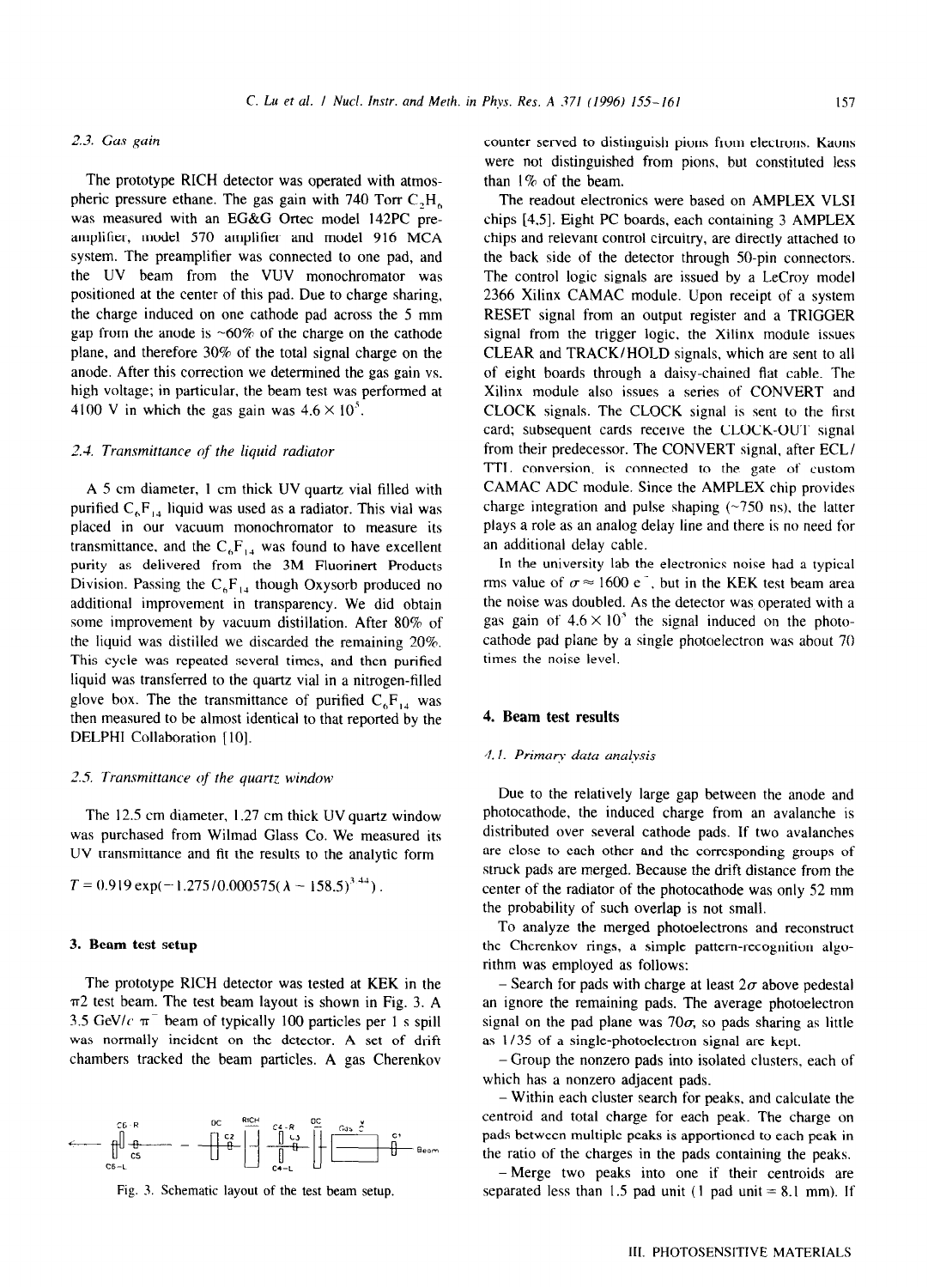multiple peaks within a cluster are further apart than 1.5 pad unit, separate the cluster into resolved clusters.

- Retain those resolved clusters whose centroids satisfy  $5.5 < r < 8.5$  pad units  $(44 < r < 68$  mm), where r is the distance from the center of the Cherenkov ring as reconstructed by the drift-chamber tracking system. The accuracy of the latter system is  $\sigma_r = \sigma_v = 0.2$  mm.

- Fit a circle (the Cherenkov ring) to the centroids of the resolved clusters that lie within the annulus defined above, using the reconstructed track position as the center.

#### 4.2. *Position resolution*

In Fig. 4 the clusters from 5000 events are superimposed. Each point is the centroid of a resolved cluster found by the preceding algorithm. The (vertical) anode wires can be clearly seen in the figure. The very fine horizontal lines are due to small avalanches that induce charge on only one or two horizontally adjacent pads, or due to noise above the  $2\sigma$  criterion. For such cases the vertical coordinate of the avalanche is taken as the center of the pad, leading to horizontal lines.

Fig. 4 also reveals that some electronics channels, especially in the upper right comer, were dead or not connected to their corresponding pads. The reconstructed centroids of clusters that induce charge on these dead pads are "pushed" away from the dead region by the chargeweighting algorithm.

We have previously studied the position resolution obtained using charge weighting of pads signals from single-photoelectron avalanches in the prototype chamber [3]. In the anode wire direction (vertical)  $\sigma_y = 0.35$  mm has been archived, and in the perpendicular direction (horizontal)  $\sigma_r = 2.54/\sqrt{12} = 0.73$  mm is obtained, where 2.54 is the anode wire pitch. In other words, we would be able to "see" the anode wires, as is the case in Fig. 4.

Fig. 5 shows the distribution of radii of all resolved clusters in the beam test data; the peak near  $r = 7$  pad units is the Cherenkov ring and that near  $r = 1$  is from ionization of the chamber gas by the beam particles. Clusters outside these two peaks are likely due to LJV photon feedback. This effect has been noted in RICH systems that use TMAE vapor as the photosensitive element  $[10,11]$ , and whose quantum efficiency spectrum is very similar to that of Csl.

The Cherenkov rings are reconstructed from the clusters with radii in the range  $5.5 < r < 8.5$  pad units, as mentioned above. Fig. 6 shows the distribution of the best-fit radii of the reconstructed Cherenkov rings. In the fit we used the drift chamber track position as the center of the ring. The distribution is not well described by a single Gaussian; a double Gaussian is much more satisfactory. The parameters resulting from a double-Gaussian fit are average radius  $\bar{r}_1 = 7.27$  pad units = 5.89 cm,  $\sigma_{r_1} = 0.23$ pads = 0.186 cm and  $\bar{r}_2$  = 7.08 pads,  $\sigma_{r_2}$  = 0.42 pads.

# 4.3. *Yield of resolved clusters*

The distribution of the number of resolved clusters per event within the annulus  $5.5 < r < 8.5$  pad units is shown in Fig. 7. A Poisson distribution fits the data well. The mean number of resolved clusters is 7.1. This number is different from the true photoelectron yield due to cluster





Fig. 5. Radial distribution in pad units (0.81 cm) of all resolved chambers in the beam test data.

10 8

6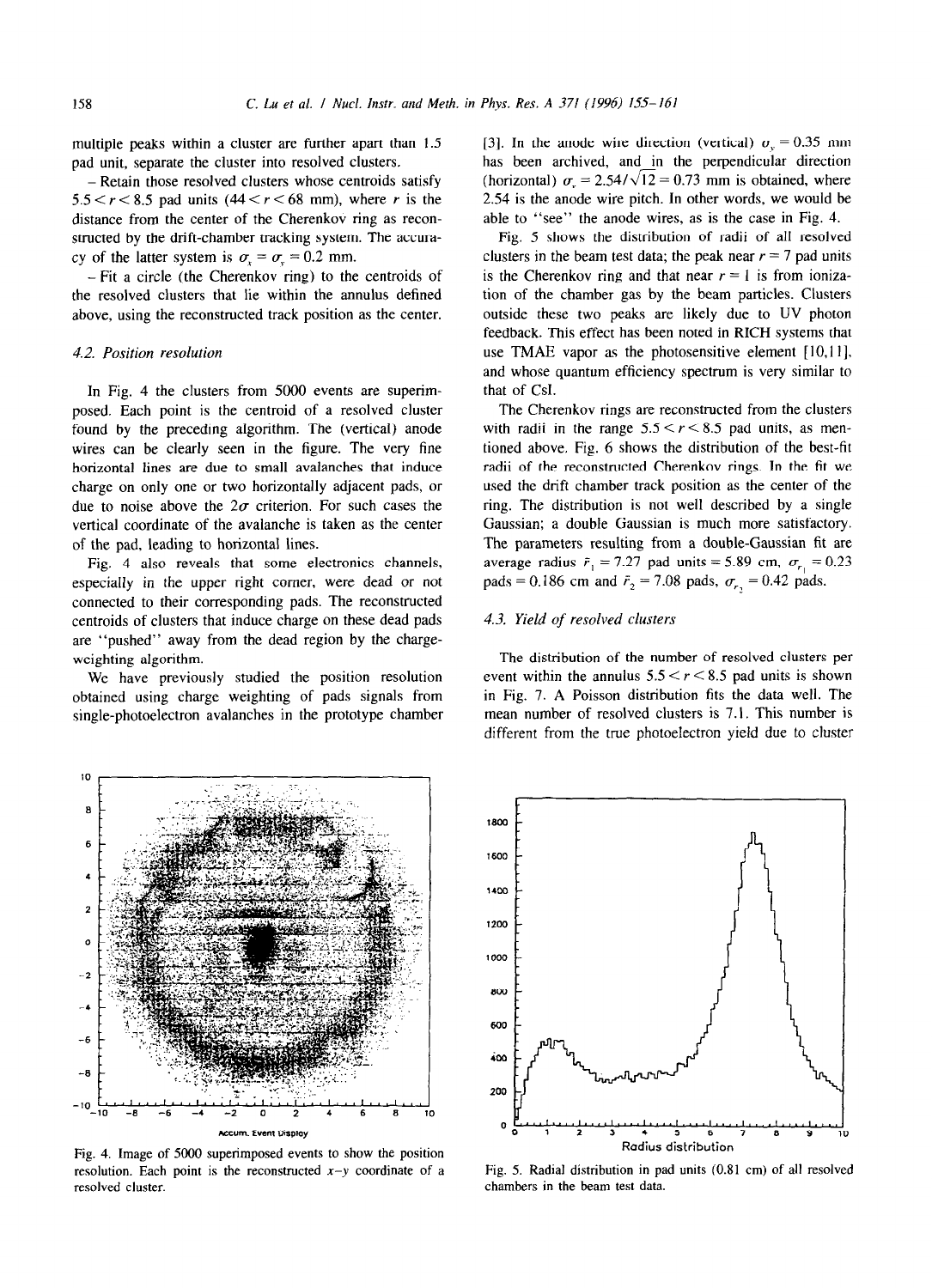

Fig. 6. The distribution of reconstructed Cherenkov-ring radii in pad units (0.81 cm).

overlap which reduces the apparent number of clusters, and due to UV photon feedback which increases the apparent number.

#### 4.4. *Monte Carlo simulation*

To aid in further interpretation of the results from the beam test a Monte Carlo program has been written to



Fig. 7. Distribution of resolved clusters per event.

simulate the performance of the prototype RICH detector. All of the essential parameters and distributions. such as quantum efficiency of CsI photocathode. absorption length of  $C_6F_{14}$  and quartz window, gas gain and charge spectrum, were taken from the experimental measurements made away from the test beam as reported in Section 2. The simulation consisted of 2000 events for which induced-charge signals from Cherenkov photoelectrons were modelled according to charge sharing. and a simulated data file was generated. The same data analysis program was then run for the Monte Carlo generated data file as for the test beam data, and the main results are shown in Fig. 8.

The average number of Cherenkov photoelectrons produced in the Monte Carlo simulation is 9.5. Due to the overlap of induced-charge from the photoelectron avalanches, the number of clusters resolved by the cluster- and peak-finding algorithm is about 7.15, as shown in Fig. 8(d). The simulated distribution of Cherenkov-ring radii is well described by a single Gaussian with  $\sigma_r = 0.134$  pad unit.

# *3.5 Background clusters*

The beam test data (Fig. 4) show a substantial number of hits outside the annulus where Cherenkov hits are expected and away from  $r = 0$  where the beam particle ionizes the chamber gas. These background hits are, however, not uniformly distributed but appear to be associated with the Cherenkov ring and central beam spot, consistent with their being due to UV photon feedback.



Fig. 8. Results of the Monte Carlo simulation without background. *(a)* Image of 2000 superimposed Monte Carlo events; (b) radial distribution of resolved clusters; (c) distribution fitted Cherenkov ring radii; (d) distribution of the number of resolved clusters per event. Spatial coordinates are in pad units (OS1 cm).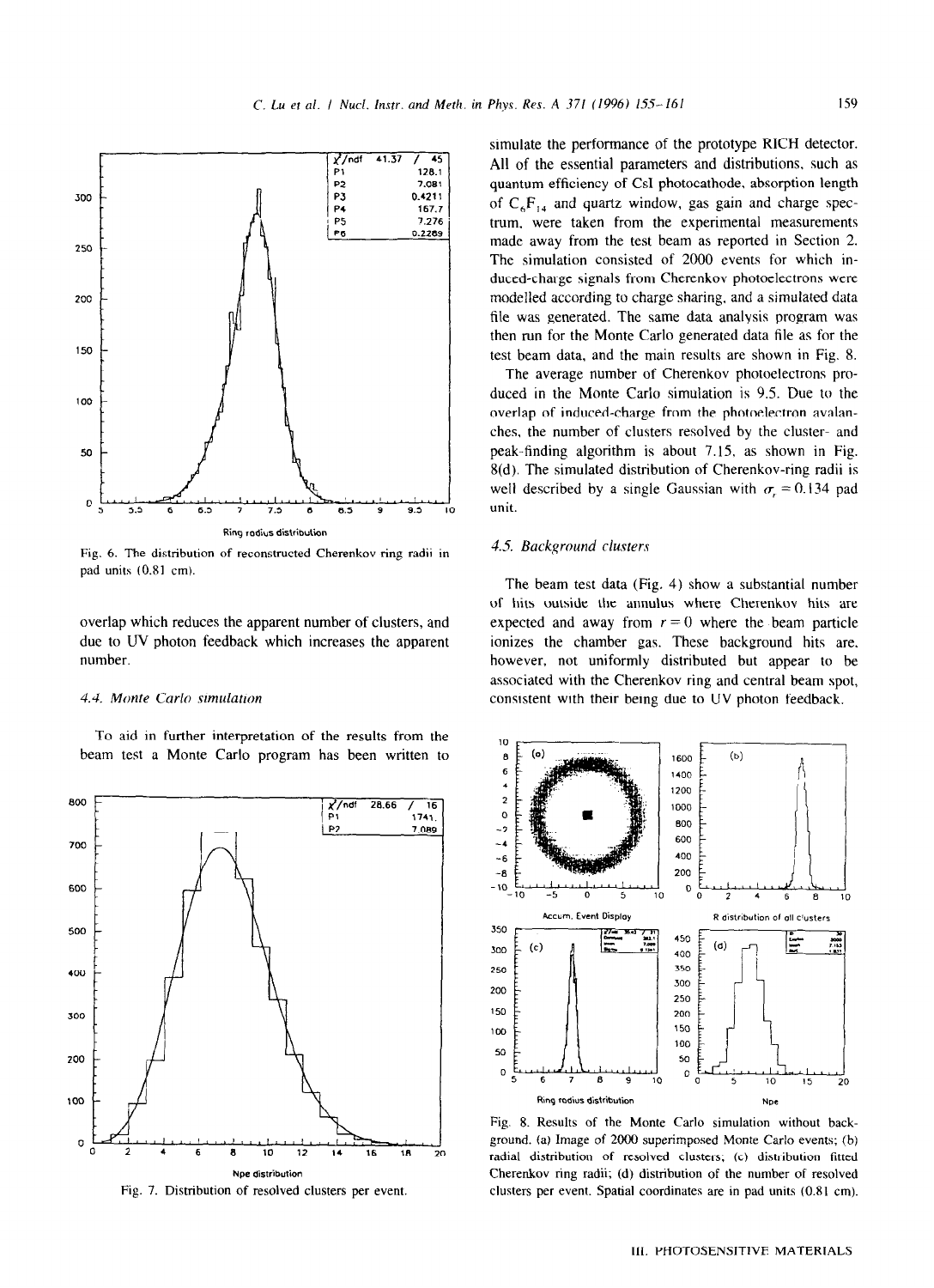

Fig. *9. The* radial distribution of resolved clusters in a Monte Carlo simulation that includes avalanches from Cherenkov photoelectrons and background processes. (a) The background avalanches are uniformly distributed; (b) the background avalanches are due to UV photon feedback which is spatially correlated to Cherenkov photoelectrons. See text for details.

This hypothesis was further studied by a simulation of background hits. Fig. 9(a) shows the results of adding a spatially random distribution of hits to the simulation of the Cherenkov rings. The radial density of the background clusters varies linearly with increasing radius, in contrast to the beam test data. Fig. 9(b) shows a simulation modelled on UV photon feedback in which it is assumed that each photoelectron avalanche leads to two additional avalanches whose rms distance from the photoelectron is 2 pad units. The second background simulation is a much closer representation of the data, indicating the presence of photon feedback in the beam test data.

Feedback photon clusters are expected to cause a loss of accuracy in the reconstructed Cherenkov ring radius. The simulation with background clusters (Fig. 8(c)) shows a much narrower distribution of Cherenkov ring radii than does the beam test data (Fig. 6). The simulation that includes background clusters modelled on UV photon feedback (Fig. 9(b)) leads to a Cherenkov ring radius distribution with  $\sigma_r = 0.213$  pad unit. This value is close to that of the narrower Gaussian of the double-Gaussian fit to Fig. 6,  $\sigma_{r} = 0.23$  pad unit. However, the simulation does not reproduce the details of the double-Gaussian behavior observed in the test beam data. Further investigation is certainly needed.

#### 4.6 *Photoelectron yield*

The number of resolved clusters in the beam test data in the vicinity of the Cherenkov ring,  $5.5 \le r \le 8.6$  pad units, is 7.1. That radial band contains 96 pads of which 14 had electronics that were either dead or disconnected. We estimate that the fraction of lost clusters due to the dead channels was not 14/96 but only 1/ 10 because of charge sharing. That is, the corrected number of resolved clusters in the beam test data is 7.9.

The Monte Carlo simulation was used to relate the corrected number of resolved clusters to the number of Cherenkov photoelectrons per event. In the simulation the number of Cherenkov photoelectrons per event is  $\bar{n} = 9.45$ . Ignoring background, these photoelectrons lead to only  $\bar{n} = 6.75$  resolved clusters in the simulation. The addition of two feedback photoelectrons for each Cherenkov photoelectron as discussed in Section 4.6 increases the number of resolved clusters to  $\bar{n} = 8.72$  in the range  $5.5 \le r \le 8.5$ pad units.

Hence the simulation indicates that the ratio of Cherenkov photoelectrons to resolved clusters is  $9.45/8.72 = 1.08$ . We then infer that the number of Cherenkov photoelectrons per event produced in the beam test was  $7.9 \times 1.08 =$ 8.5, which is 90% of that expected according to the simulation.

# **5. Conclusions and discussion**

The principal conclusions from the beam test of the prototype RICH detector are:

- The yield of Cherenkov photoelectron was 8.5 per ring. This corresponds to 90% of the yield in a Monte Carlo simulation of the detector that includes the effect of UV photon feedback.

- The observed distribution of Cherenkov ring radius is better described by a double than single Gaussian. The narrower and larger Gaussian peak has  $\sigma_r = 0.23$  pad unit, which is very close the value expected according to a Monte Carlo simulation. The broader Gaussian component is not yet understood in detail, but is likely related to UV photon feedback.

-Charge sharing among cathode pads results in very good position resolution for individual photoelectron avalanches; the anode wires can be clearly seen.